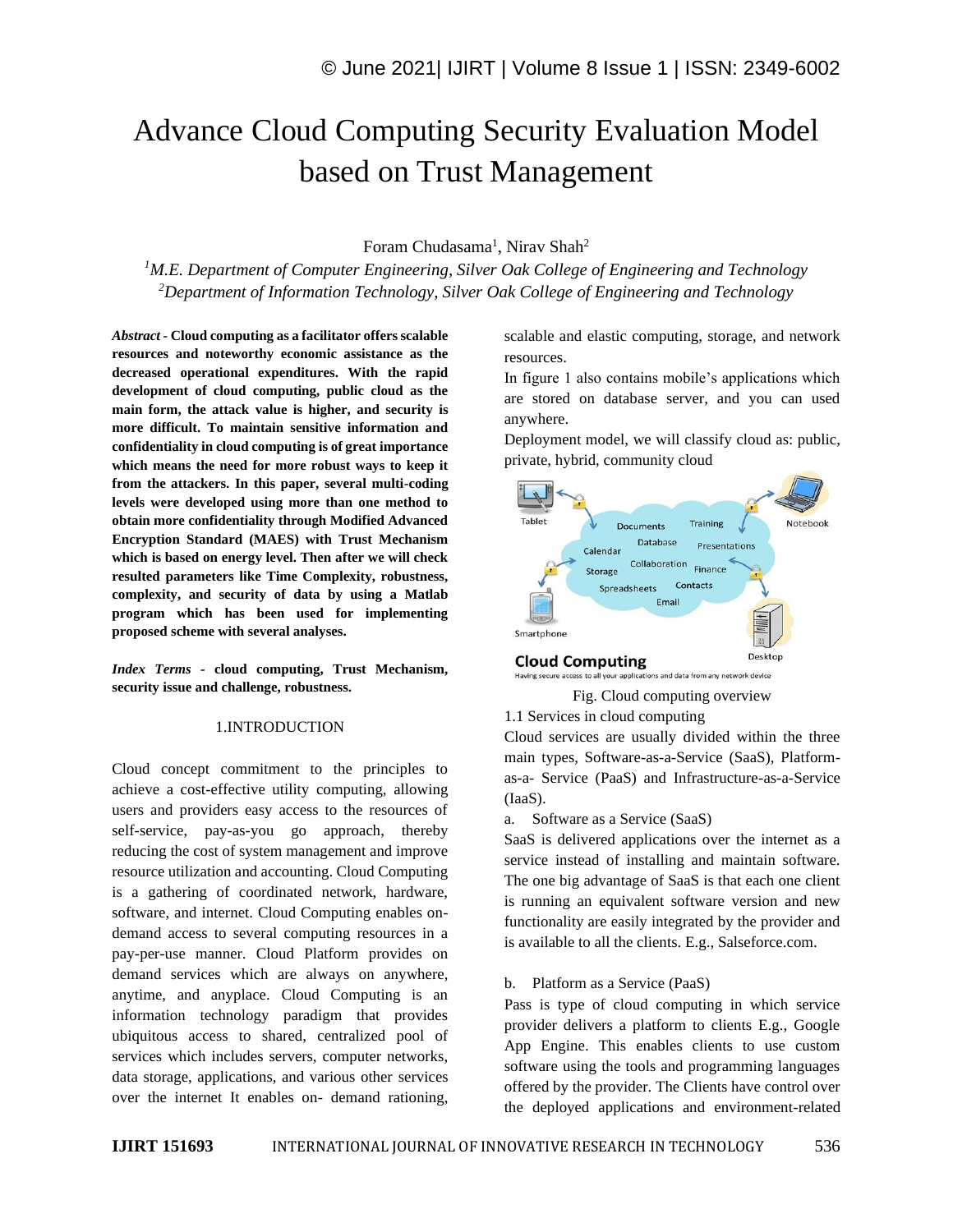settings. As with SaaS, the management of the underlying infrastructure lies within the responsibility of the provider.

## c. Infrastructure as a Service (IaaS)

IaaS delivers hardware resources like CPU, network, or disc space components as a service. These resources are delivered as a virtualization platform by the Cloud provider and may be accessed across the web by the client. The clients have full control of the virtualized platform and are not responsible for managing the underlying infrastructure.



Fig. service of cloud computing

## 2.PROBLEM DEFINITION

As per survey found certain limitations in existing systems like Robustness, security, privacy of data, speed and also time complexity.

#### 3.BACKGROUND

## 3.1 IDENTITY ACCESS MANAGEMENT

Identity and Access Management (IAM) is the security that enables the right person to access the right resources at the right times for the right reasons. IAM is identity management and access management. Identity management associates user rights with a given identity, giving users access to system resources. Mainly issuing a unique identity declaration for each subject, such as identity identification, user ID, password to authenticate identity.

# 3.2 MULTIFACTOR AUTHENTICATION

Multifactor authentication is an authentication method in which user have to successfully present two or more evidence only after that user granted access to a website or application. Multifactor authentication has been widely used by the network providers. One-time

passwords and mobile code scanning are the most widely used multifactor authentication strategies. This will help in securing the data with the help of multifactor. In case unauthorized person would try to gain access to the data using password a wrong OTP will be sent, so that the unauthorized person will not be able to authenticate and gain access to the information. Multifactor authentication is regarded as high-level protection to the data in cloud.

## 3.3 DATA ENCRYPTION

Data encryption is security method where data encoded with key and only decrypt by the user who has right encryption key. Data encryption is the most used method for protecting data confidentiality. Data encryption makes it difficult for the cloud services to process the queries on the cloud. The two major methods that ensure data confidentiality are Encryption and querying encrypted data and trusted computing.

## 3.4 WRITTEN SECURITY POLICES

Written Security Policies Written data security policies are an important method of providing data security. The data security policies are useful for articulating the security needs which means the limitations of everybody are laid out and it is defined "who care perform what and on which set of data.

## 4. LITERATURE REVIEW

In this paper [9], Data Access It is important to ensure that the data can be accessed only by the administrator and not by the users. Providing access only to the administrator will enhance the security. The Information security and the information technology department of the organization is responsible for identifying such data access problems and ensure prevention from phishing and other malicious data attacks.

Backups In case of any such data theft and security issues, the cloud providers as well as organizations should ensure access to data backup. Also, loud backups of the data should be encrypted. As the data in the cloud is encrypted, the backup also should be encrypted.

Data Encryption Protecting data confidentiality is crucial. Data encryption is the most used method for protecting data confidentiality. Data encryption makes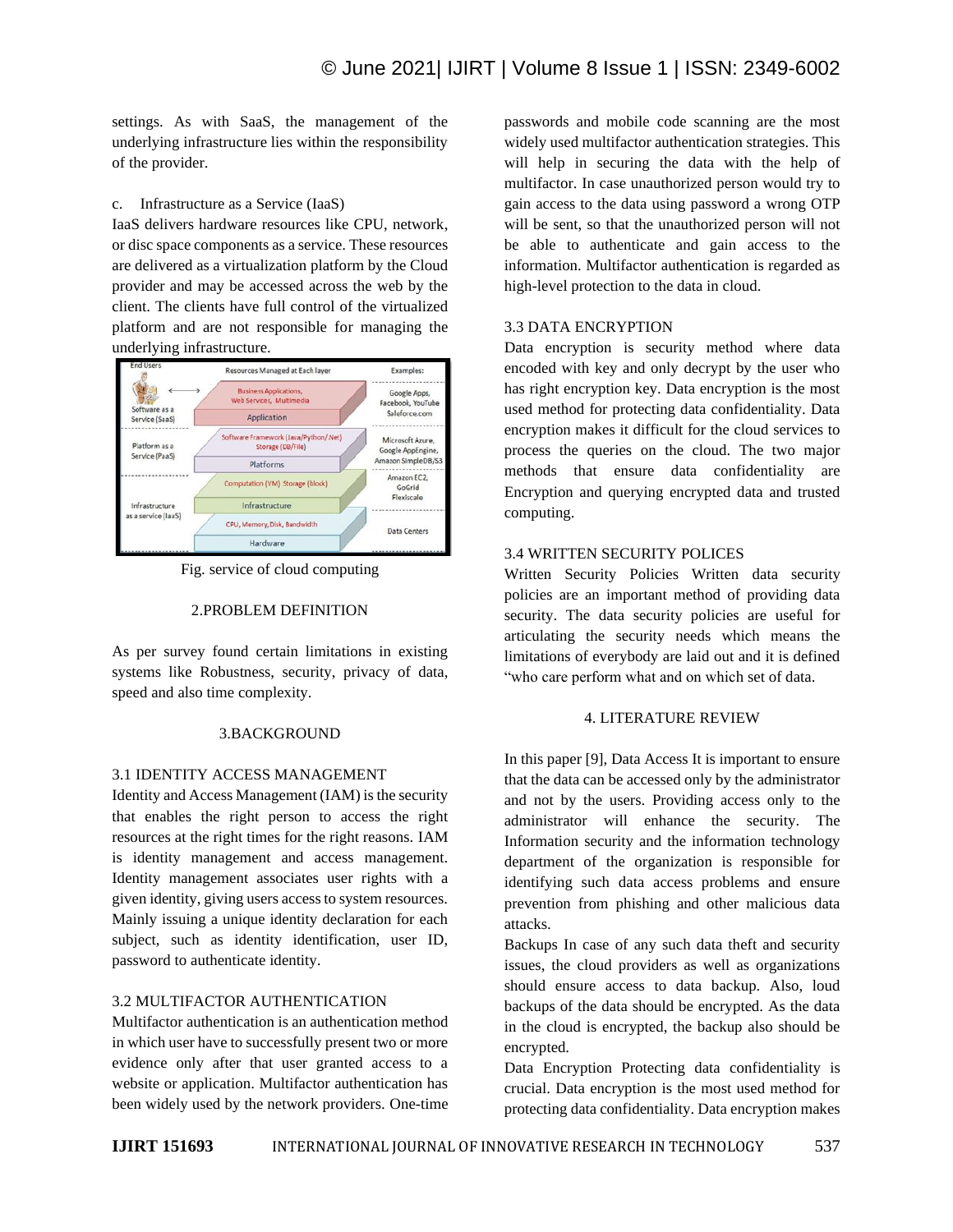it difficult for the cloud services to process the queries on the cloud [7]. The two major methods that ensure data confidentiality are Encryption and querying encrypted data and trusted computing.

PIR (Private Information Retrieval) PIR is the technique that solves the problem of data privacy without even revealing to the server in which item is retrieved.

The PIR solutions can be used in both one as well as multiple servers. Earlier PIR solutions were criticized for incurring any expensive computation costs. PIR is an important technique that is most widely used for dealing with the query privacy problems. PIR is a procedure which lets any client to retrieve an item from any database without the owner of the database getting to know which item was chosen. Even though this issue has a small solution that is sending the whole of database to the client so that the client and query with complete confidentiality promise still there are methods of reducing the communication intricacy of this issue, which can be highly significant for huge data bases Oblivious RAM is considered as an important method for making PIR more practical in the way it is proposed for ensuring query privacy in the cloud server. Oblivious Ram follows the basic idea which is used in shuffling and restoring the data items in the RAM while accessing the data.

# 5 PROPOSED MODEL





Steps of the proposed system:

- 1. start
- 2. Load the data from different server
- 3. Select the data based on trust Mechanism
- 4. Apply MAES(Encryption) on it.
- 5. Send data to server
- 6. Receive data based on trust mechanism
- 7. Decrypt data.
- 8. Stop

#### AES Algorithm:

The AES algorithm is a symmetric key algorithm that was established as the standard for encrypting digital data by the US National Institute for Standard and Technology (NIST). It is an iterative round block cipher that works on 128bit plaintext using three different key lengths 128, 192, and 256 bits [9]. The key length determines the number of encryption and decryption rounds to be performed which could be 10, 12, and 14 rounds for 128, 192, and 256-bit key length, respectively. It is believed that the larger the key length, the higher the cryptographic strength [9]. The AES algorithm consists of four invertible transformations: SubBytes, ShiftRows MixColumns, and AddRoundKey, as shown in



Fig. Structure of the Advance Encryption Standard (AES) Algorithm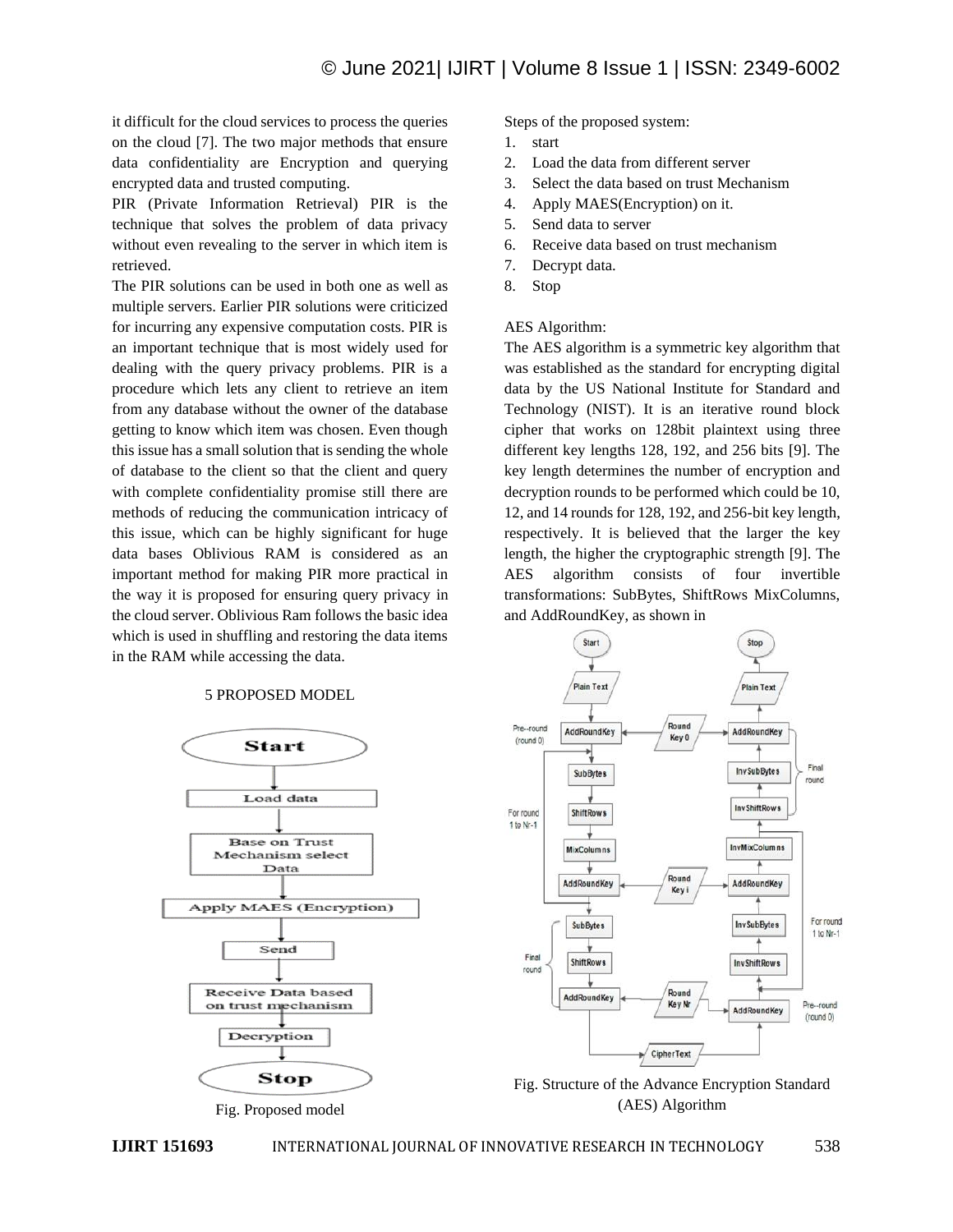Advanced Encryption Standard is the new encryption standard recommended by NIST to replace DES. Brute force attack is the only effective attack known against it, in which the attacker tries to test all the characters combinations to unlock the encryption. Both AES and DES are block ciphers. It has variable key length of 128, 192, or 256 bits; default 256. It encrypts data blocks of 128 bits in 10, 12 and 14 rounds depending on the key size. AES Encryption is fast and flexible; it can be implemented on various platforms especially in small devices. Also, AES has been carefully tested for many security applications.

Algorithm:

Cipher (byte [] output, byte [] input)

{byte [4,4] State.

copy input  $\lceil \cdot \rceil$  into State  $\lceil \cdot \rceil$  AddRndKey for (rnd = 1;  $rnd < Nr-1$ ;  $++rnd$ )

{

SubBytes ShiftRows MixColumns AddRndKey }

SubBytes ShiftRows AddRndKey copy State [] to output []

}

AES consists of key expansion, initial and final round. Initial rounds consist of Add Round Key, Sub Bytes, Shift Rows, Mix Columns, Add Round Key, and final round also consists of similar function as initial round except mix columns. AES works fast on both software and hardware.

## MAES algorithm:

A new modification for the AES algorithm (MAES) is done by replacing the MixColumns stage with random Generated IP vector for Permutation or Transposition stage at every session of encryption. This will increase the speed of the algorithm without a decrease in the security of the AES algorithm. In addition, the security of the MAES algorithm can be enhanced using the permutation stage that changes the IV vectors at every round of the encryption process.

The design of the MAES algorithm will ensure the following:

1. Speed up the encryption and decryption processes by replace MixColumns stage with simple xor operations.

- 2. The input state will be the first input for the xor operation. 3- Increase the decryption level of complexity by
	- a. Using random number generator output as second input for xor operation.
	- b. Key dependent random number generator.

## Algorithm:

ShiftRows (byte state [4, Nb]) begin byte t[Nb] if state [0][0] odd numbers for  $r = 1$  step 1, 3  $x = r \mod 4$ if  $x = 0$  step 0 to  $x + 1$  for  $c = 0$  step 1 to  $Nb - 1$  $t[c] = state [r, (c + x) \mod Nb]$  end for for  $c = 0$  step 1 to  $Nb - 1$  state[r,c] = t[c] end for end for else for  $r = 2$  step 2, 4  $k = 0$  $x = r \mod 4$ if  $x = 0$  step 0 to 3 for  $c = Nb - 1$ ,  $c \ge 0$ ,  $c - 1$  $t[c] = state [x, (c + x) \mod Nb, k + 1 \mod for$ for  $c = 0$ ,  $c < Nb$ ,  $c \ne 1 + state[x,c] = t[c]$ end for end for End

#### 6.CONCLUSION

By using combination of AES and MAES we will get higher security in cloud computing. MAES is used for strongly secure transmission of data by using shift raw operation to modify encryption and decryption which will be quick than AES. we will get 15.8 second time complexity using Proposed Approach in MATLAB.

## **REFERENCES**

- [1] Sravan Kumar R, Ashutosh Saxena, "Data Integrity Proofs in Cloud
- [2] Storage", IEEE 2011 978-1-4244-8953-4/11/\$26.00 c 2011 IEEE
- [3] Nagababu Garigipati,Dr Krishna Reddy V Professor, "A Study on Data Security and Query privacy in Cloud" , 978-1-5386-9439- 8/19/\$31.00 ©2019 IEEE
- [4] Rashmi Rao, Pawan Prakash, "Improving security for data migration in cloud computing using randomized encryption technique ", May-Jun. 2013 IOSR Journal of Computer Engineering (IOSR-JCE) e-ISSN: 2278-0661, p- ISSN: 2278-